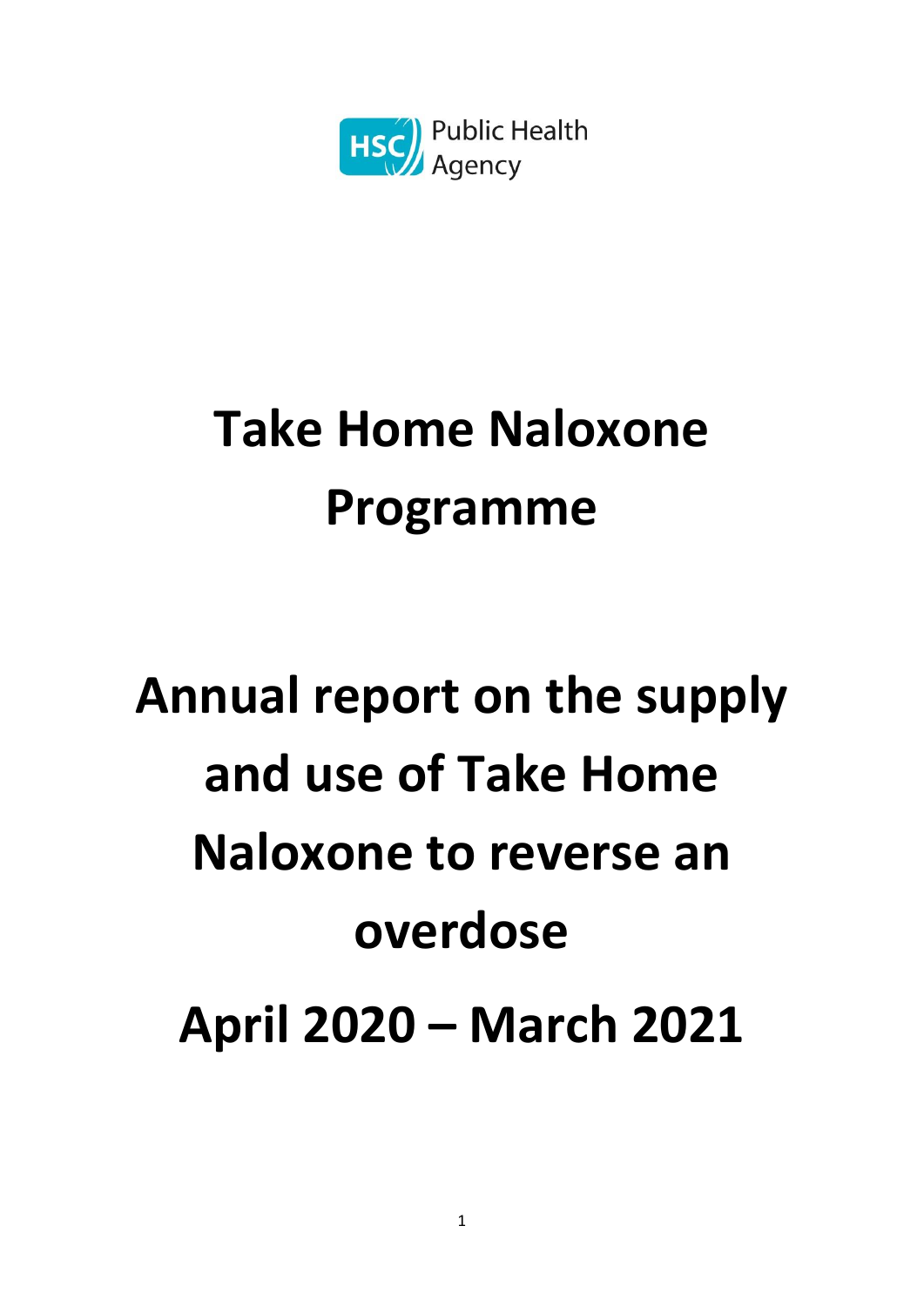### **Contents**

- 1. Introduction
- 2. How the Take Home Naloxone Programme works
- 3. How information is collected
- 4. Patients supplied with naloxone
- 5. Take Home Naloxone packs used to reverse an overdose
- 6. Conclusion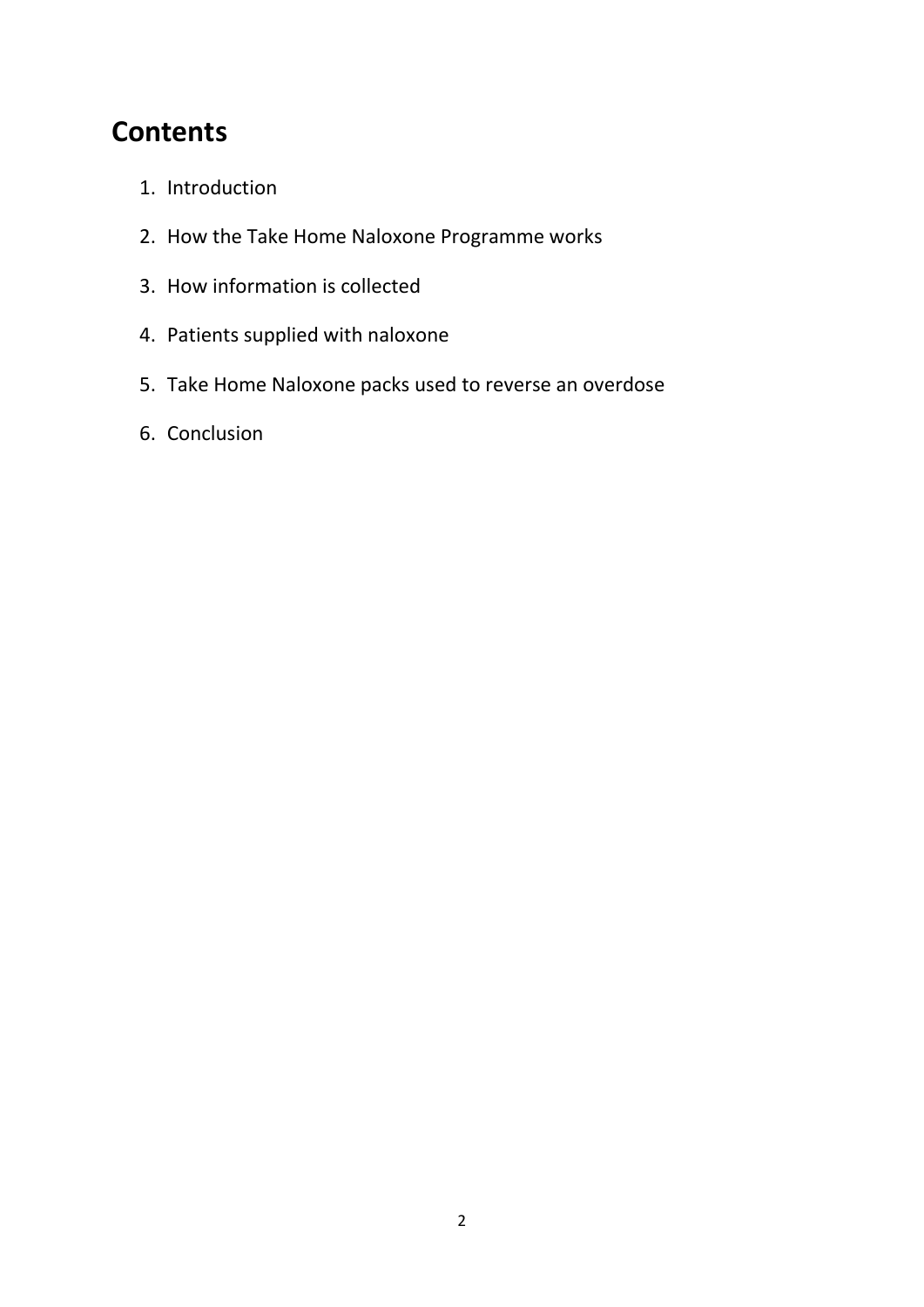#### **1 Introduction**

Naloxone is an opioid antagonist, which temporarily and rapidly reverses the effects of heroin and other opioids. Naloxone has been used world-wide for many years to reverse opioid overdoses in emergency settings by ambulance crews and other healthcare professionals.

Following overdose by heroin injection, death typically occurs within 1 to 3 hours, limiting the window of opportunity to intervene. Most drug overdose deaths occur in the company of others, with up to three-quarters of overdoses being witnessed by others. Therefore supplying "Take Home Naloxone" and training to people within the opioid using community can be an effective lifesaving intervention.

*(http://www.prenoxadinjection.com/drug/use\_naloxone.html)*

Take Home Naloxone is a [Prenoxad Injection](http://www.prenoxadinjection.com/drug/when_and_how.html) (naloxone hydrochloride 1mg/1ml solution for injection) which is licensed for emergency use in the home or other non-medical setting for the reversal of respiratory depression induced by opioids. It is injected intramuscularly and can be administered by anyone in an emergency overdose situation.

Since 2012, the Public Health Agency (PHA) has funded a Take Home Naloxone programme, which aims to supply Take Home Naloxone packs to those at risk of opioid overdose.

The programme is coordinated by the Public Health Agency, with support from the Health and Social Care Board. Packs are supplied by staff within individual Health and Social Care Trusts, the Prison Service and voluntary sector drug treatment services. Service User representatives have also played a major role in providing advice, support and training.

The PHA currently funds Extern to provide opioid overdose response training (CPR and administering Take Home Naloxone), to enable appropriate individuals to provide the training to those at risk. This training programme was evaluated in 2014-15 and the evaluation described feedback on the training as "universally positive". (*GILLIAN SHORTER, TIM BINGHAM, 'Service Review: Take Home Naloxone programme in NI. Consultation with service users and service providers', [Report], Public Health Agency, 2016)*

#### **2 How the Take Home Naloxone Programme works**

Supply of naloxone is made by staff from Community Addictions Team within each Health and Social Care Trust, and/or by staff in community drug treatment services such as Low Threshold and Drug Outreach.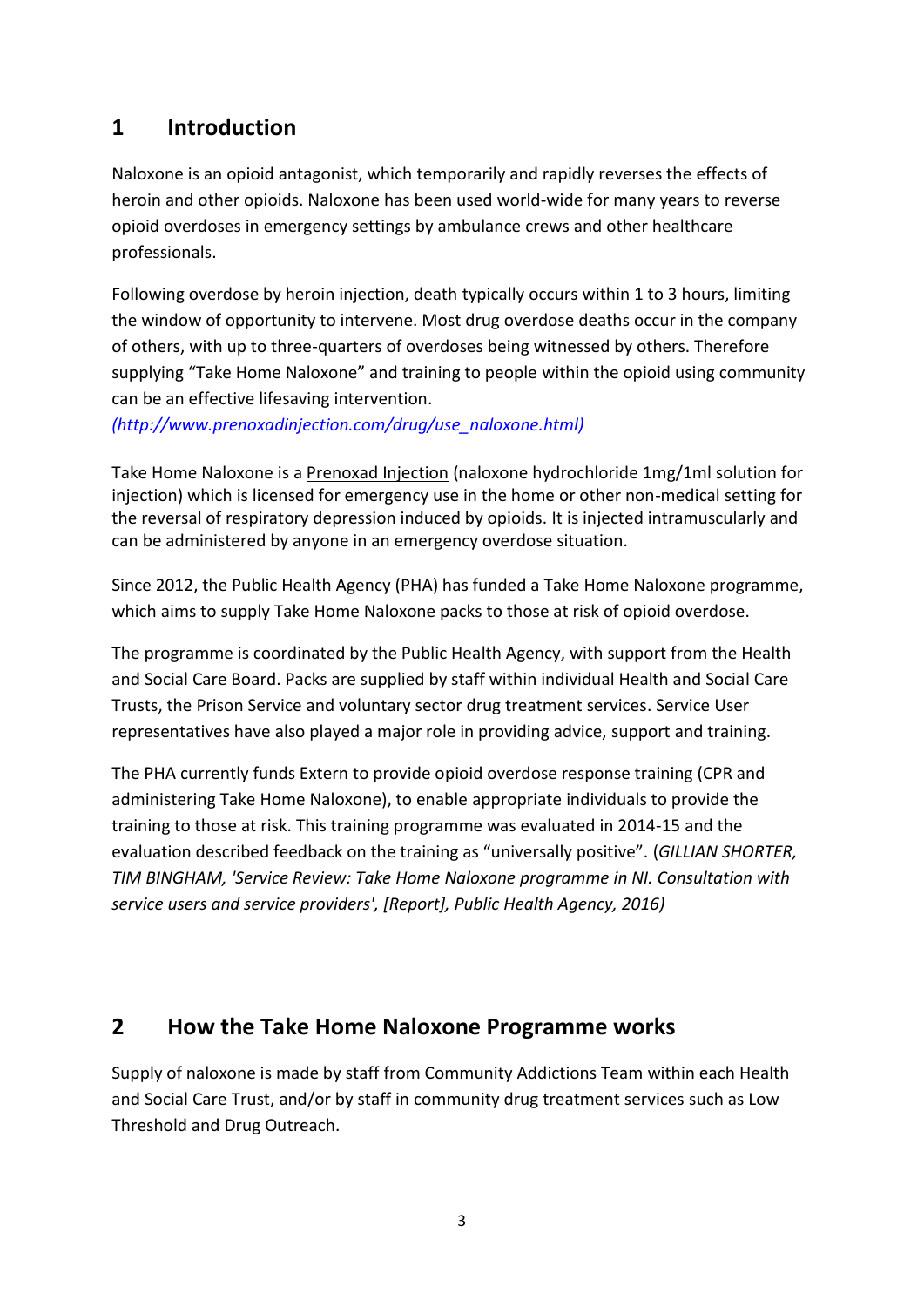On 1<sup>st</sup> October 2015, legislation changed to allow staff working in Drug Treatment services / needle exchanges to supply naloxone even if they have no medical or nursing status. *[\(https://www.gov.uk/government/publications/widening-the-availability-of](https://www.gov.uk/government/publications/widening-the-availability-of-naloxone/widening-the-availability-of-naloxone)[naloxone/widening-the-availability-of-naloxone\)](https://www.gov.uk/government/publications/widening-the-availability-of-naloxone/widening-the-availability-of-naloxone)*

Staff supplying naloxone provide training to the recipient in how to use the naloxone. The service user receives either one or two naloxone packs and is advised on how to get replacement supplies if they use their naloxone, or if it goes out of date. Staff may provide more than two packs of naloxone to a single recipient in exceptional circumstances.

Staff may only make supplies of naloxone to individuals, and so cannot supply packs to an organisation (e.g. a hostel or housing provider). Naloxone can be supplied, however, to "any individual working in an environment where there is a risk of overdose for which the naloxone may be useful"; accordingly, naloxone can supplied to staff of any organisation who come into regular contact with opiate users.

#### **3 How information is collected**

The information collated in this report is taken from forms submitted to the Public Health Agency by staff within five Health and Social Care Trusts and the community drug treatment services that supply naloxone. In most cases the PHA requests only minimal information on supply so that clients cannot be identified. This means that while the number of times naloxone is supplied to clients is provided to the PHA, the number of individual clients supplied cannot be extracted from the data. When naloxone is resupplied to someone who has used it to reverse an overdose, the PHA requests additional information about the overdose, in order to build a better picture of how naloxone is used and its impact in reversing overdose.

#### **4 Patients supplied with naloxone 2020-2021**

*The figures provided in this report are based on forms completed by service providers and received by the Public Health Agency. Figures are not included for occasions when naloxone was supplied but forms were not received by the PHA (e.g. if the service user did not want their details recorded). The number of occasions on which naloxone was supplied may therefore be higher than those recorded here.*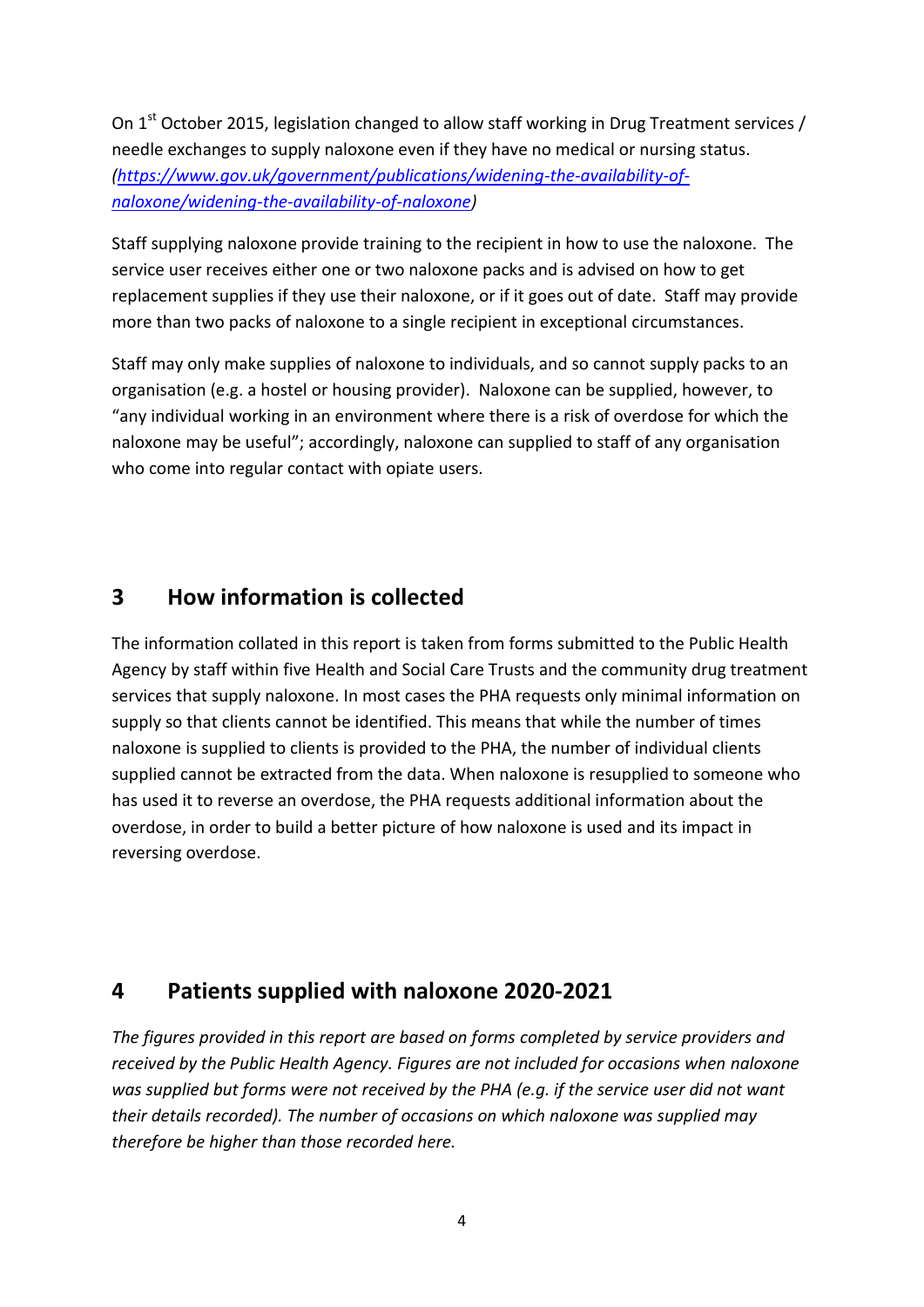Between  $1<sup>st</sup>$  April 2020 and 31<sup>st</sup> March 2021, 1,666 packs of naloxone were supplied, an increase of over 26% on the previous year (see Table 1). This is partly due to an increase in the number of people receiving training in naloxone administration, but mainly to an increase in the provision of naloxone to service users. The increase in the number of people (other than service users) trained to administer naloxone is largely driven by training uptake within the homeless sector.

| Table 1: Number of times naloxone was supplied, by year |       |  |  |
|---------------------------------------------------------|-------|--|--|
| April 2012-March 2013                                   | 139   |  |  |
| April 2013-March 2014                                   | 163   |  |  |
| April 2014-March 2015                                   | 188   |  |  |
| April 2015-March 2016                                   | 247   |  |  |
| April 2016-March 2017                                   | 271   |  |  |
| April 2017-March 2018                                   | 807   |  |  |
| April 2018-March 2019                                   | 1,332 |  |  |
| April 2019-March 2020                                   | 1,321 |  |  |
| April 2020-March 2021                                   | 1,666 |  |  |
| Total supplied                                          | 6,132 |  |  |

#### **5 Take Home Naloxone packs used to reverse an overdose**

During the period between April 1<sup>st</sup> 2020 and March 31<sup>st</sup> 2021, Naloxone was reported to have been administered on 256 occasions and in 90% of these cases the patient survived.

| Table 2: Number of times naloxone has been reported used to reverse an |                              |                    |            |  |
|------------------------------------------------------------------------|------------------------------|--------------------|------------|--|
| overdose, and number of cases in which patient survived.               |                              |                    |            |  |
|                                                                        | No. times a pack was used to | No. cases in which | % survived |  |
|                                                                        | reverse an overdose          | patient survived   |            |  |
| April 2012-March 2013                                                  | $<$ 5                        | $<$ 5              |            |  |
| April 2013-March 2014                                                  | $<$ 5                        | $<$ 5              |            |  |
| April 2014-March 2015                                                  | 16                           | 15                 | 94%        |  |
| April 2015-March 2016                                                  | 34                           | 31                 | 91%        |  |
| April 2016-March 2017                                                  | 59                           | 47                 | 80%        |  |
| April 2017-March 2018                                                  | 127                          | 121                | 95%        |  |
| April 2018-March 2019                                                  | 240                          | 221                | 92%        |  |
| April 2019-March 2020                                                  | 180                          | 163                | 91%        |  |
| April 2020-March2021                                                   | 256                          | 231                | 90%        |  |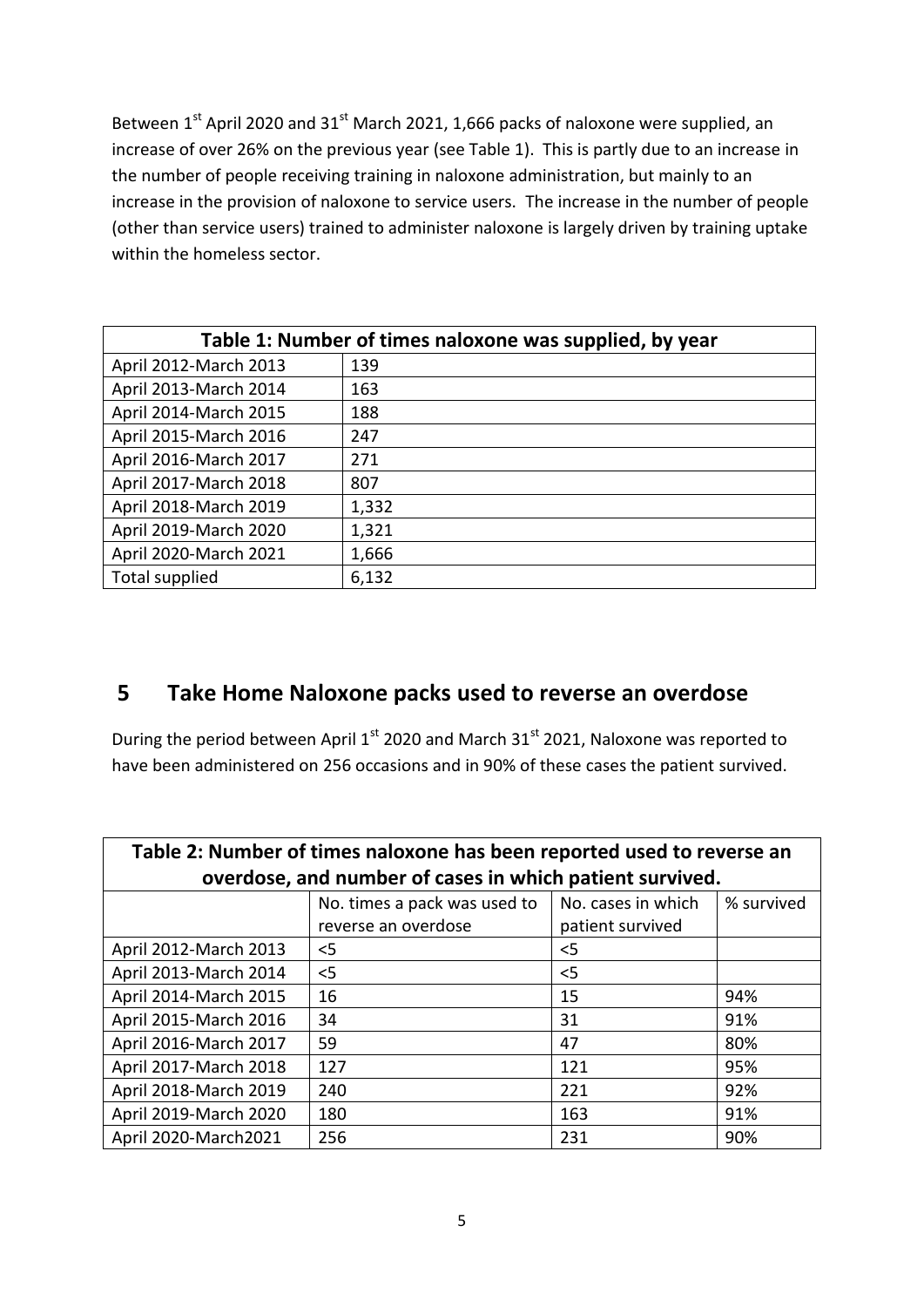In 172 cases, the person who overdosed was male, in 72 cases they were female, and in 12 cases gender was not recorded.

27 of the overdose patients were reported as having recently come out of prison, and/or were reported as having recently had detoxification treatment. These patients may have had a lower tolerance to opioids following a period of abstinence than they had previously had.

In 2020-21, the use of naloxone was reported 217 times in the Greater Belfast area and 13 times in the Lisburn area. In all other areas where the use of naloxone was reported in 2020-21, the incidence was less than 5.

#### **Drugs taken**

In 71 cases (28%) the use of other drugs (besides heroin) was reported; in 66 of these cases the patient survived. Of those who did not survive were three were male, and two were female. Those who did not survive had used a range of other drugs including: benzodiazepines, pregabalin, cocaine, alcohol, new psychoactive substances and other opioids

Where service users had taken other drugs at the same time as heroin before overdosing, the other drugs they were reported to have been taken are listed in Table 3.

| Table 3: Number of cases where substances<br>additional to heroin had been taken, by |              |  |  |  |
|--------------------------------------------------------------------------------------|--------------|--|--|--|
| substance.<br>2020-21                                                                |              |  |  |  |
| <b>Substances taken</b>                                                              | No. of cases |  |  |  |
| Benzodiazepines                                                                      | 43           |  |  |  |
| Alcohol                                                                              | 17           |  |  |  |
| Pregabalin                                                                           | 15           |  |  |  |
| Other opioids*                                                                       | 6            |  |  |  |
| Cocaine                                                                              | 6            |  |  |  |
| <b>NPS</b>                                                                           | 5            |  |  |  |
| Methadone                                                                            | 1            |  |  |  |

\* Includes fentanyl, codeine, dihydrocodeine and oxycodone

This shows a slightly different pattern to the figures for 2019-20, with benzodiazepines still being reported as the most common drug other than heroin, but with alcohol being slightly more common than pregabalin. The numbers are, however, too low to draw any inference from.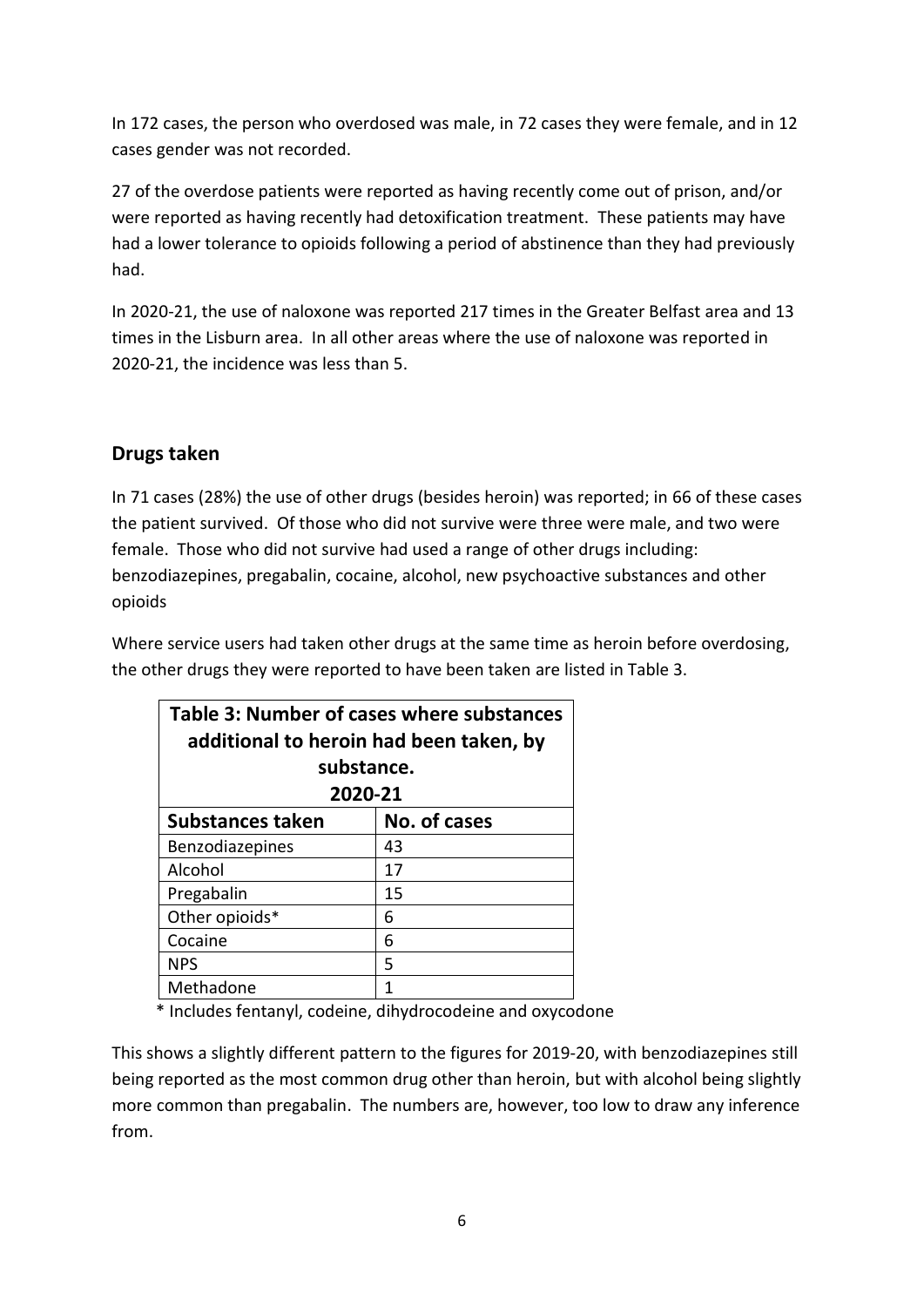#### **Contact with emergency services**

In 152 cases the ambulance service was reported as having been contacted. In those cases (25) where the service user did not survive, the ambulance service was reported as having been called in 6 of these cases. Because of the way these data are collected, with service users reporting the details of the naloxone use to service providers when they are resupplied naloxone, we cannot be sure whether or not the ambulance service was contacted

#### **6 Training**

A total of 367 people were provided with relevant opioid overdose training through the PHA funded training service delivered by Extern in 2020-21. 41 of these successfully completed the Training for Trainers course; the others, the Naloxone Administration course. All trainees received a supply of naloxone upon completing the training. Those completing the Training for Trainers course were staff from drug services who will be able to provide naloxone to service users and train those service users in its administration.

A further 868 people were provided with naloxone for the first time in 2020-21, and all of these people were provided with training in the administration of naloxone. Therefore, in total, in 2020-21, 1,194 people were trained to administer naloxone and 41 people were trained to supply Take Home Naloxone.

#### **7 Conclusion/Future plans**

Based on the analysis of the use of naloxone, it is clear that the service is an important lifesaving intervention. The PHA will continue to monitor the need for naloxone and the effectiveness of its provision in collaboration with the strong partnership that has made this service possible.

The significant increase in both the provision and use of naloxone, after a slight decrease in the previous year suggests that the incidence of both opioid use and opioid overdose continue to increase in Northern Ireland, although this increase may also be partly attributable to an increase in awareness of naloxone among service users and among professionals who are in contact with these service users.

The Public Health Agency is also aware that service providers have made significant efforts to engage with vulnerable people who use drugs over the course of the Covid pandemic, including those not previously in contact with services. Services have reported an increased need for support among this cohort due to the pandemic and associated lockdowns and it is